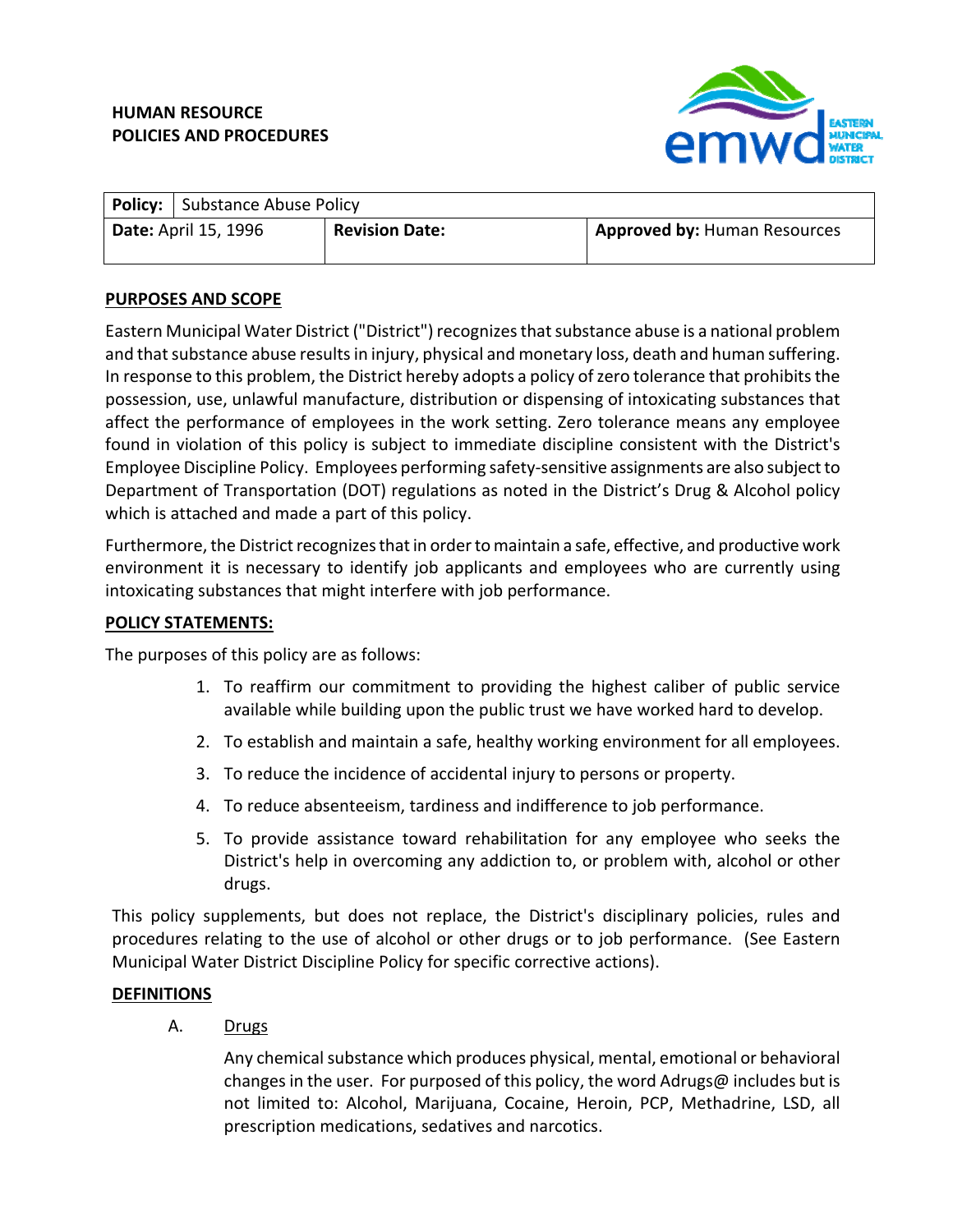### B. Alcohol

Alcohol is a drug. It is a central nervous system depressant. Alcohol is the major intoxicating ingredient in beer, wine, and distilled liquor.

C. Illegal Drugs

ADrugs@ as defined above, the possession or use of which is unlawful pursuant to the laws of the State of California, or any Federal Law or regulation. Alcohol and legally prescribed medicine are not considered illegal drugs.

### D. Intoxicating Substance

Any substance which produces physical, mental, emotional or behavioral changesin the user, including, but not limited to, alcohol, glue, paint thinner, etc.

E. Masculine

Whenever the masculine form of any word is used herein, it also includes the feminine gender unless the context clearly indicates a contrary intent.

### **PROCEDURES**

## **I. PRE‐EMPLOYMENT TESTING**

The District will test all job applicants as part of the pre-employment medical examination, in order to identify those applicants whose current use of intoxicating substances could interfere with their prospective job performance.

- 1. All applications for employment will contain a statement to prospective applicants advising them that the selection procedure includes taking and passing a pre-employment medical examination, which includes testing for the presence of drugs or other intoxicating substances.
- 2. Applicants who are referred for a pre‐employment examination will be required to sign consent forms authorizing the testing for intoxicating substances and the release of the test results to the District.
- 3. Any applicant who refuses to sign the consent form(s) or to submit to testing will not be considered for employment by the District.
- 4. Test results are confidential and will not be released except to appropriate District personnel, the applicant upon written request, or pursuant to Court Order.
- 5. Testing will be conducted by a clinical laboratory licensed by the State Department of Health Services or a public health laboratory certified by the State.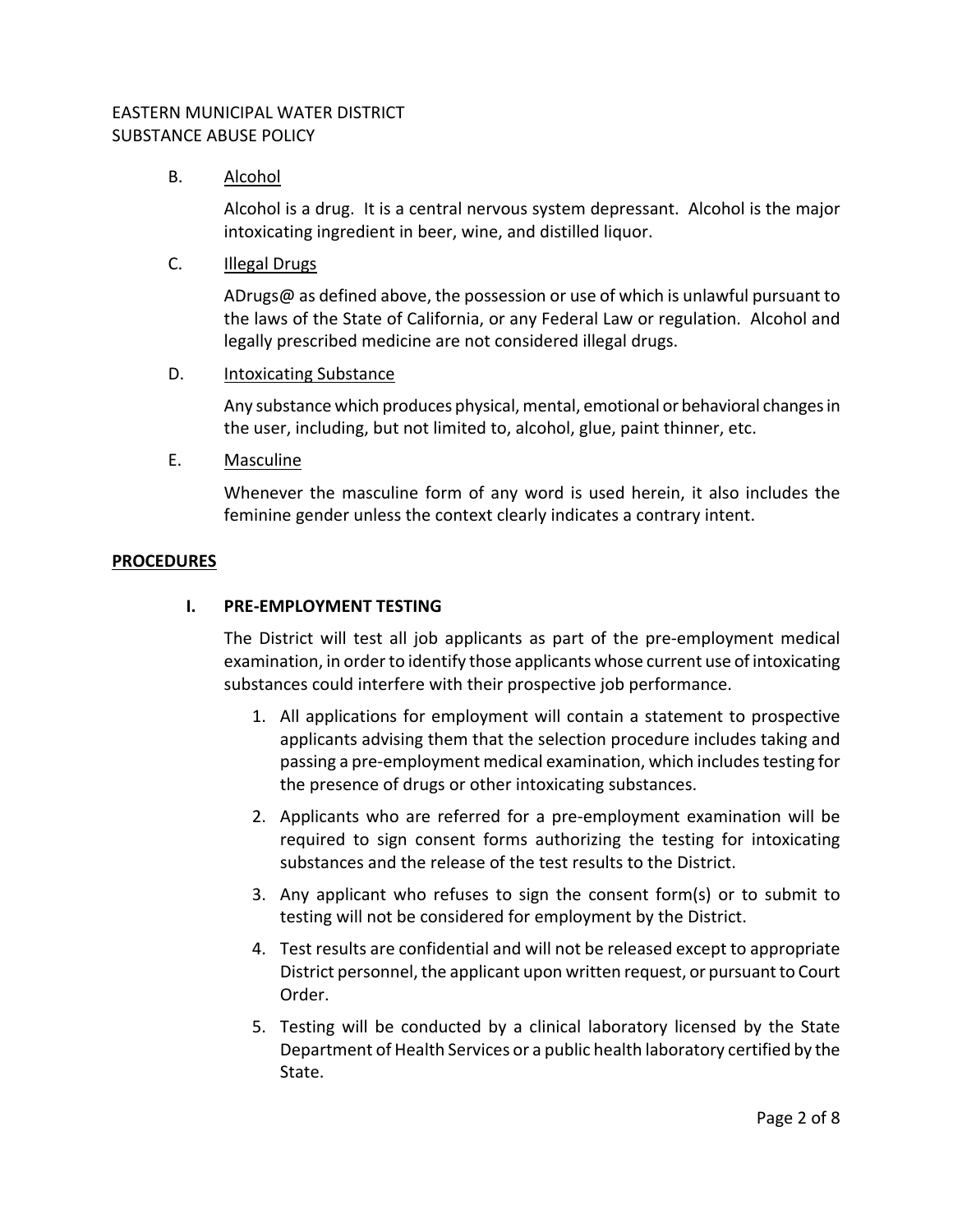- 6. Applicants whose testresults are negative for drugs will be deemed to have passed that portion of their medical examination.
- 7. Test results indicating the presence of an intoxicating substance will automatically require a re‐analysis of the original sample.
- 8. If the re-analysis reflects a negative indication, the applicant will be deemed to have passed that portion of the medical examination.
- 9. If the re-analysis results in a second indication of the presence of an intoxicating substance, the applicant will not be considered for employment by the District for a period of one year after the date of the test results.
- 10. Applicants who are taking medication prescribed by a physician will have so indicated on the examination form, and any positive indications related to the presence of that medication will not prohibit employment, if the applicant's physical condition would not otherwise prevent employment.

# **II. EMPLOYEE SUBSTANCE ABUSE TESTING AND ASSISTANCE**

It is the District's intention to not only identify employees with substance abuse problems, but also to offer assistance to those employees who are willing to accept help with their problems and are not concurrently charged with violation of this policy.

As required by the Drug Free Workplace Act of 1988, employees are required to notify the General Manager of any criminal drug statute conviction for a violation occurring in the workplace no later than five (5) days after such conviction.

# **Notification and Instruction**

- 1. The District will give each employee a copy of this Policy, receipt of which will be acknowledged by the signature of each employee, to be kept in the employee's personnel file.
- 2. The District will conduct employee staff meetings prior to the initiation of this policy to explain the policy and procedure.
- 3. Supervisors will be given instruction in the implementation of this policy prior to its effective date.

# **When testing will occur**

An employee will be required to submit to a test forthe detection of drugs or other intoxicating substances when the employee:

> 1. Reports to work and is apparently intoxicated or under the influence of an intoxicating substance (for example, staggers, smells of alcohol, exhibits thick or slurred speech or is incoherent);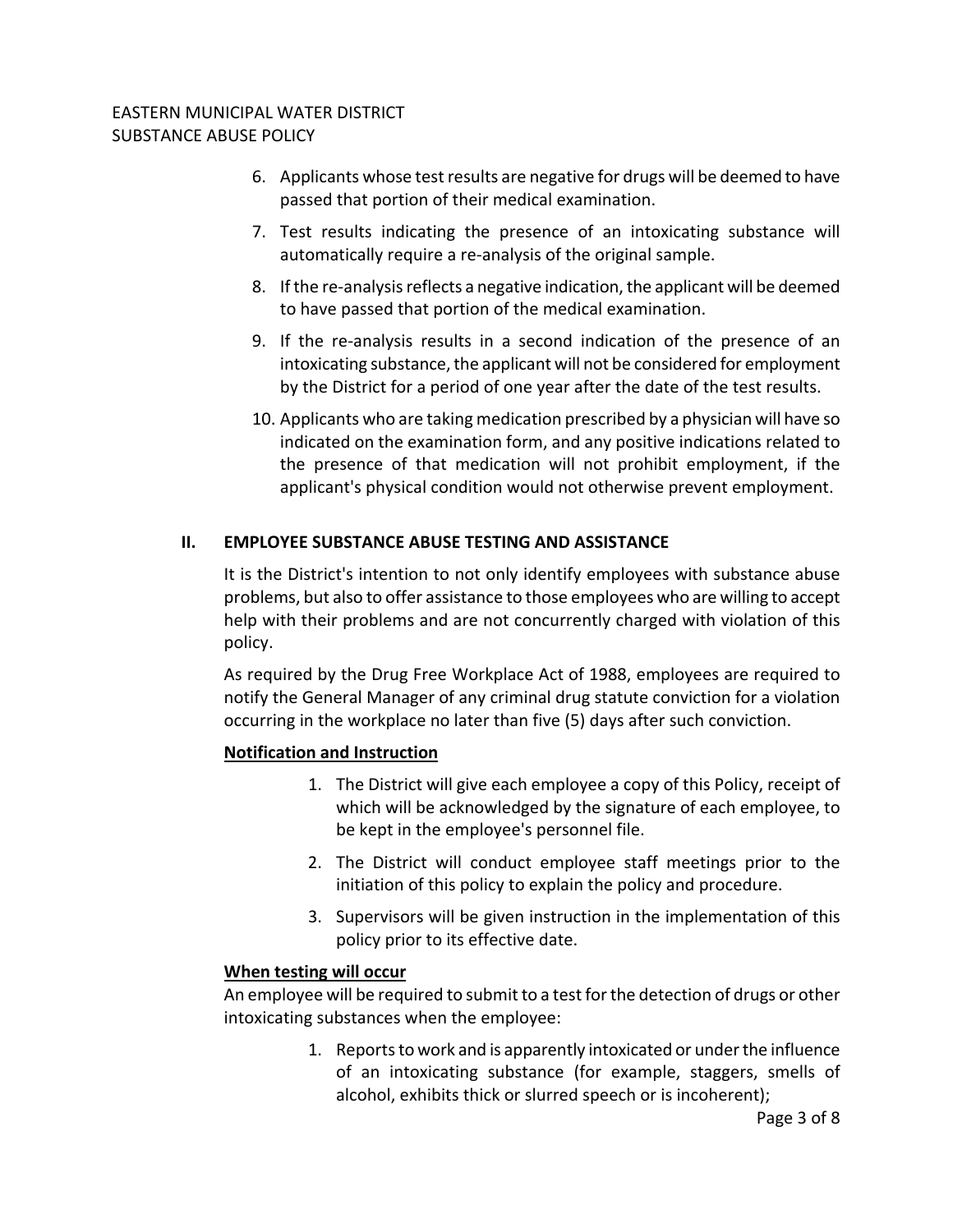- 2. Drinks alcoholic beverages or uses drugs while on the job;
- 3. Or when any of the following incidents occur and a supervisory investigation (as described below in Part 3., Supervisory Investigation) indicates the possibility of intoxicating substance abuse of the employee:
	- a. An employee is involved in an accident while using a company vehicle.
	- b. An employee is involved in an accident which causes injury to persons or property.
	- c. An employee's attendance record indicates absenteeism beyond an acceptable rate, and the customary methods of improving attendance have failed to result in a positive change.
	- d. An employee exhibits dangerous or bizarre behavior.

### **Supervisory Investigation**

When any of the above incidents triggers the possibility of requiring the employee to submit to a test for intoxicating substances, a trained supervisor should, if at all possible:

- 1. Make personal contact with the employee to determine if there are factors present that would indicate that the employee may be under the influence of, or may have used an intoxicating substance.
- 2. Collect and record all facts pertinent to the reasons for suspecting intoxicating substance use.
- 3. If it appears that the employee may be involved in such use of intoxicating substances, refer the employee to the appropriate testing lab, or, if the employee is injured and being treated for injury, arrange for the collection of a test specimen at the treatment facility.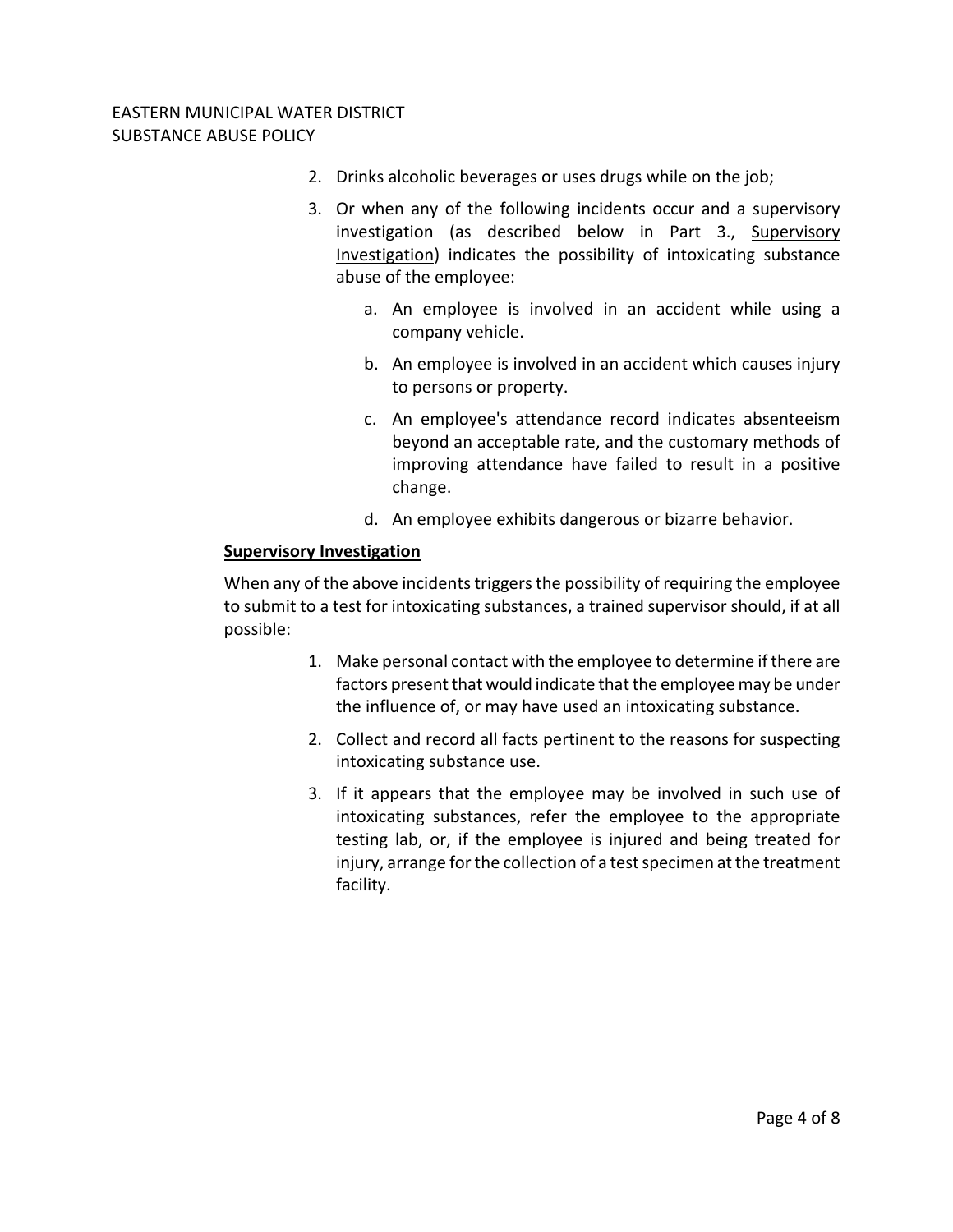### **Results of Test**

- 1. If test results are negative, the employee will continue with service.
- 2. Test analysis that results in a positive indication of the presence of an intoxicating substance will automatically require a re‐analysis of the original sample.
- 3. If the re‐analysis reflects a negative indication, the employee will continue in service.
- 4. If the second test results in an indication of the presence of an intoxicating substance, the employee will be disciplined pursuant to disciplinary procedures set forth in existing District policy, and may be placed on non‐work related health leave of absence until found to be medically fit to return to work.

### **Voluntary Assistance**

Alcoholism and drug addiction are treatable illnesses and the District encourages employees with substance abuse problems to seek professional assistance.

The following procedure is hereby implemented for those employees who voluntarily seek competent medical assistance:

- 1. Any employee who requests time off work to enter into a certified substance abuse treatment program, such as a hospital or a state licenses treatment center, will be given a non‐work related health leave of absence until found to be medically fit to return to work.
- 2. The cost of the treatment is the employee's responsibility in conjunction with his/her medical insurance.
- 3. An employee will not receive any pay or salary while on non‐work related health leave except for accrued sick leave, compensatory, vacation or floating holiday benefits or other disability benefits to which he/she is individually entitled.
- 4. An employee on non‐work related health leave may return to work, upon furnishing a physician's statement which reflects that the employee is medically fit to return to work.
- 5. The personnel records of an employee who voluntarily seeks assistance shall not reflect the reason that a non-work related health leave was granted, nor shall there by any diagnosis, the nature of the problem, or the place or type of treatment sought.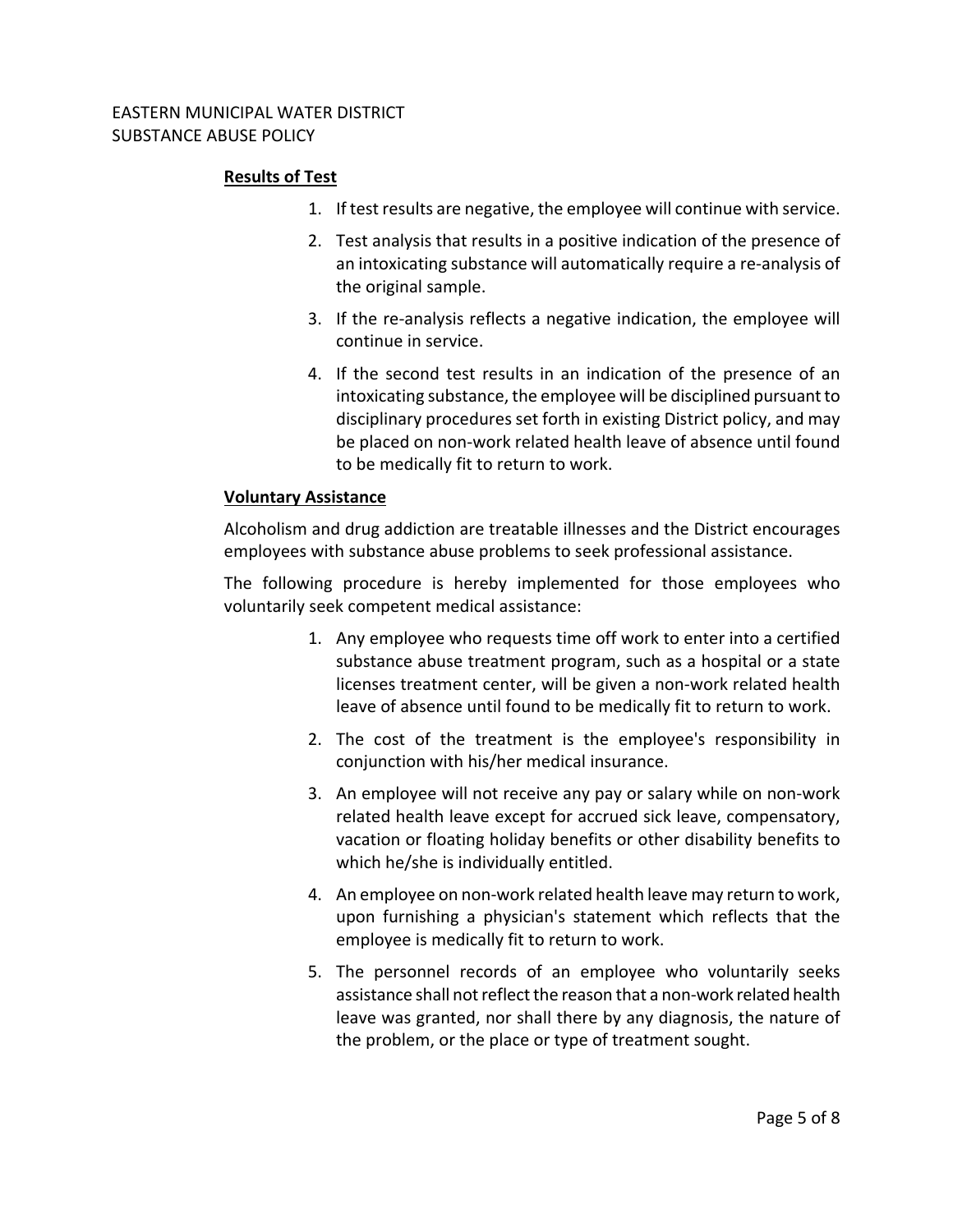- 6. Any information receive by the District in regard to an employee who is requesting a non-work related health leave for this purpose will be kept strictly confidential.
- 7. The fact that a District employee has been on non‐work related health leave for treatment of a substance abuse problem shall not effect consideration for future advancement or transfer.
- 8. An employee may request up to two separate periods of non‐work related health leave for substance abuse treatment while employed by the District. After a second leave is granted, the District may refuse to grant additional leave depending upon the medical circumstances of each case.

### **Employee Assistance**

The District will make arrangements with a local provider for the services of an Employee Assistance Counselor.

The Counselor will be available to all employees to provide assistance in cases in which substance abuse is detected or suspected, or work performance indicates some type of problem that is affecting job performance.

## **III. PROCEDURES FOR REFERRAL TO EMPLOYEE ASSISTANCE COUNSELOR**

- 1. Supervisory Referral
	- a. When a supervisor has noted a decline in an employee's job performance, and supervisory action has failed to affect the desired change, a supervisor may referthe employee on a voluntary basisto the counselor for evaluation and recommendation.
	- b. The Counselor will determine if the employee's poor job performance is due to a substance abuse or other personal problem and will recommend a course of treatment or action as appropriate.
	- c. Participation by the employee in the evaluation and recommended course of treatment is voluntary.
	- d. Whether or not the employee enters or completes treatment, the District will take the usual and customary disciplinary steps pursuant to District procedure, in the event that job performance does not improve.
	- e. The District personnel records will only reflect that, as part of establishing better job performance, the employee was referred to the Counselor, and shall not reflect any diagnosis or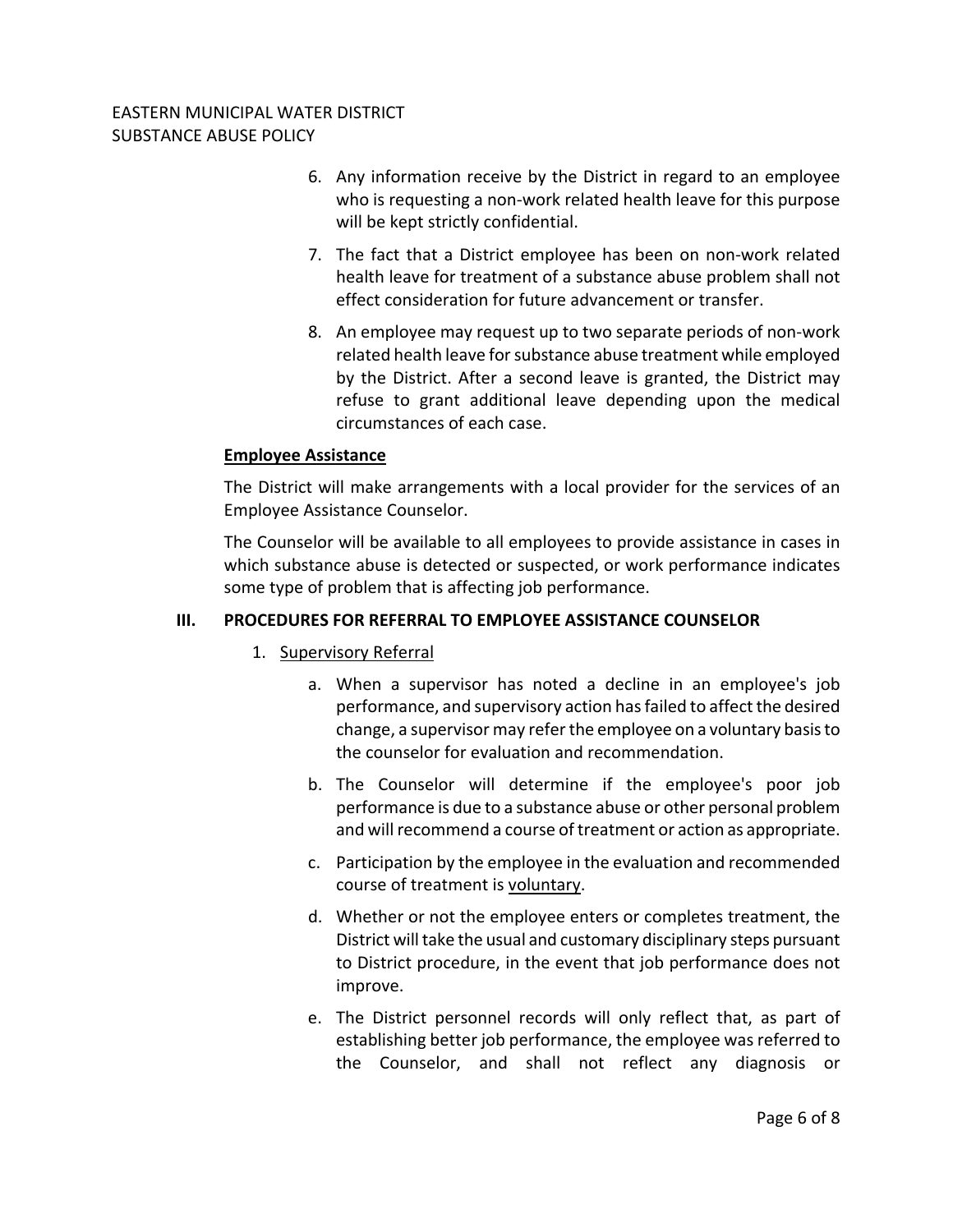recommendation, unless the employee consents, in writing, to the release of such information by the Counselor.

- 2. Self‐Referral
	- a. Any District employee may contact the Employee Assistance Counselor directly, and in strict confidence, for help with substance abuse.
	- b. The Employee Assistance Counselor will assist the employee in terms of evaluation and guidance in obtaining proper treatment.
	- c. If the employee and Employee Assistance Counselor determine that a non‐work related health leave of absence is appropriate, the District will grant the leave, upon request of either the employee or the counselor.
	- d. The District personnel records will only reflect that, as part of establishing better job performance, the employee was referred to the Counselor, and shall not reflect any diagnosis or recommendation unless the employee consents, in writing, to the release of such information by the counselor.

# **AUTHORIZED SIGNATURES ON FILE**